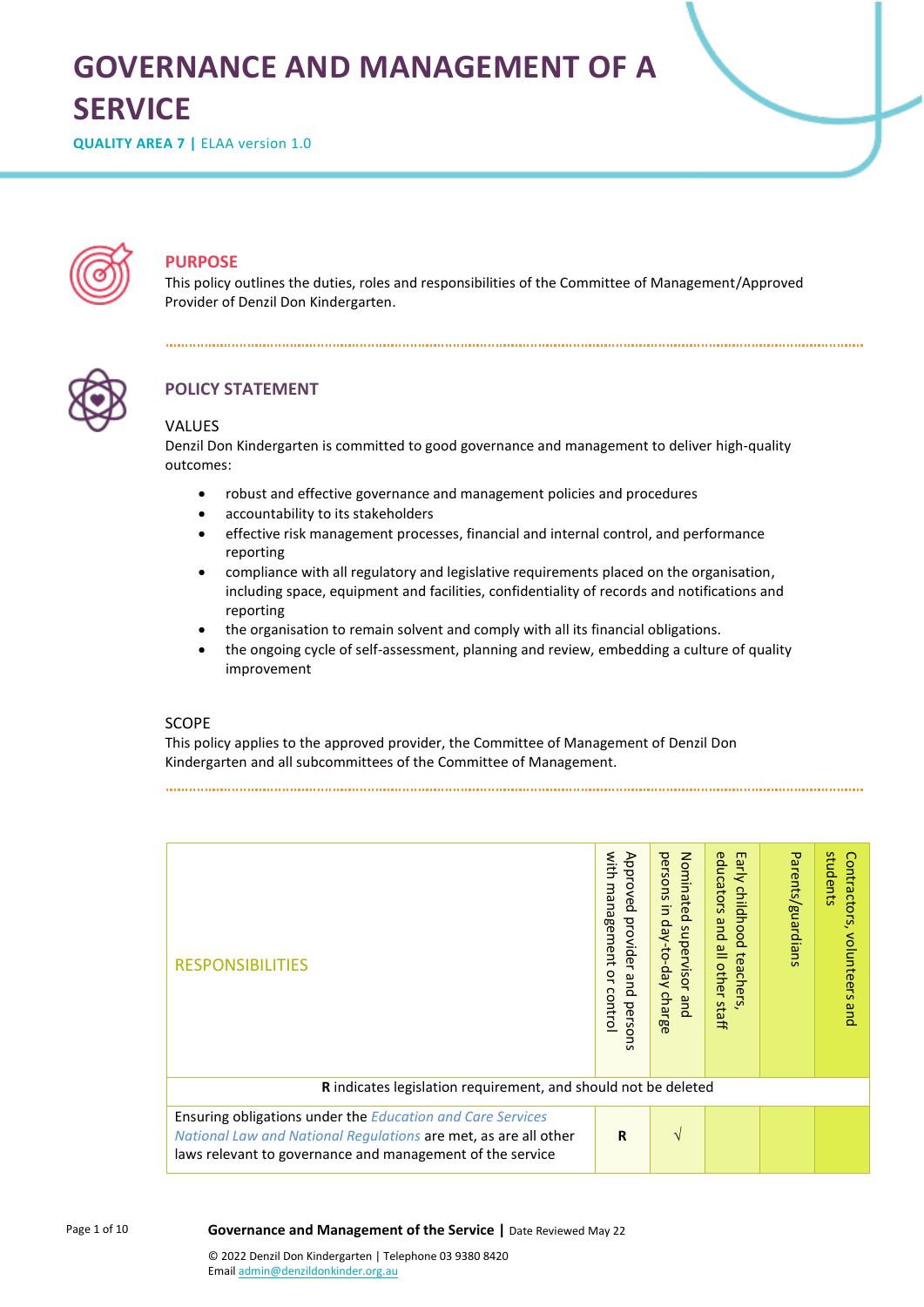| Displaying the required information in National Law: Section 172<br>(Regulation 173)                                                                                                                                                                                                                         | R           | $\sqrt{}$  |           |  |  |
|--------------------------------------------------------------------------------------------------------------------------------------------------------------------------------------------------------------------------------------------------------------------------------------------------------------|-------------|------------|-----------|--|--|
| Providing information to the regulatory authority upon request<br>in relation to being a fit and proper person (National Law:<br>Sections 13, 14, 21)                                                                                                                                                        | R           |            |           |  |  |
| Ensuring that the service is insured and keeping evidence of this<br>(National Law: Section 51; Regulations 29, 180)                                                                                                                                                                                         | $\mathbf R$ |            |           |  |  |
| Ensuring the number of children at the service does not exceed<br>the maximum in the service approval (National Law: Section 51)                                                                                                                                                                             | R           | $\sqrt{}$  |           |  |  |
| Ensuring the family of a child at the service is allowed to enter<br>the premises (Regulation 157)                                                                                                                                                                                                           | R           | $\sqrt{}$  |           |  |  |
| Adopting quality governance and management processes,<br>procedures and practices, in line with the National Quality<br>Standard, especially Quality Area 7 - Governance and Leadership                                                                                                                      | $\mathbf R$ | $\sqrt{}$  |           |  |  |
| Establishing processes for risk management, financial and<br>internal control, and performance reporting. Monitoring<br>management and financial performance to ensure the solvency,<br>financial strength and performance of the service                                                                    | $\mathbf R$ | $\sqrt{}$  |           |  |  |
| Developing, reviewing and approving the service Philosophy and<br>purpose, strategic direction and initiatives                                                                                                                                                                                               | $\mathbf R$ | $\sqrt{}$  |           |  |  |
| Taking reasonable steps to ensure that Nominated Supervisors,<br>educators, staff and volunteers follow the Governance and<br>Management policy and procedures                                                                                                                                               | R           |            |           |  |  |
| Ensuring policy and procedures are readily accessible to<br>Nominated Supervisors, coordinators, educators, staff,<br>volunteers and families, and available for inspection                                                                                                                                  | R           |            |           |  |  |
| Notifying families at least 14 days before changing the policy or<br>procedures if the changes will:<br>impact the fees charged or the way they are collected,<br>significantly impact the education and care of children,<br>significantly impact the family's ability to utilise the service.<br>$\bullet$ | $\mathbf R$ |            |           |  |  |
| <b>Notifications and reporting</b>                                                                                                                                                                                                                                                                           |             |            |           |  |  |
| Ensuring that all reporting and reporting requirements are met<br>regarding the National Quality Framework, family assistance,<br>taxation, child protection, and other relevant laws                                                                                                                        | R           | $\sqrt{}$  |           |  |  |
| Notifying the regulatory authority about the approved provider<br>and operational changes, and changes in relation to the<br>nominated supervisor, as detailed in National Law: Section 173<br>(Regulations 174, 174A)                                                                                       | R           | $\sqrt{}$  |           |  |  |
| Notifying the regulatory authority about changes to the 'fit and<br>proper' status of the Approved Provider, any serious incidents,<br>and complaints relating to a serious incident or that the Law has<br>been contravened (National Law: section 174; Regulations 175,<br>176, 176A)                      | R           | $\sqrt{}$  |           |  |  |
| <b>Health, safety and wellbeing</b>                                                                                                                                                                                                                                                                          |             |            |           |  |  |
| Ensuring the health, safety and wellbeing of children in the<br>service and take every reasonable precaution to protect children<br>from harm and hazard (National Law: Section 51)                                                                                                                          | R           | $\sqrt{ }$ | $\sqrt{}$ |  |  |

#### Page 2 of 10 **Governance and Management of the Service |** Date Reviewed May 22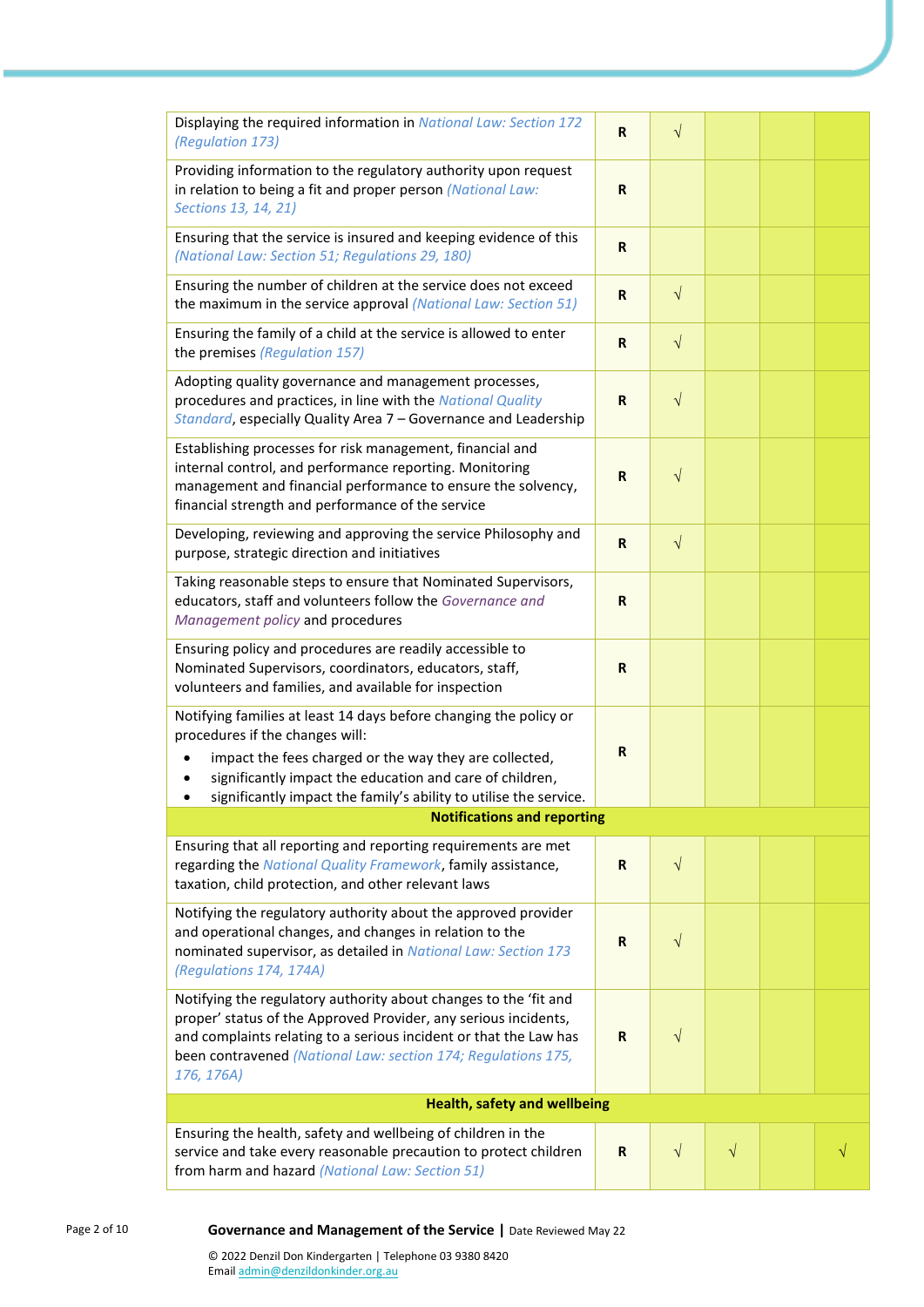| <b>Quality Improvement Plan (QIP)</b>                                                                                                                                                                                                              |             |            |           |  |  |
|----------------------------------------------------------------------------------------------------------------------------------------------------------------------------------------------------------------------------------------------------|-------------|------------|-----------|--|--|
| Ensuring there is an effective self-assessment and quality<br>improvement process in place, including a QIP (refer to<br>Definitions) that is kept at the premises or and is made available<br>for inspection and to families (Regulations 31, 55) | $\mathbf R$ | $\sqrt{}$  | $\sqrt{}$ |  |  |
| Ensuring that the QIP (refer to Definitions) is reviewed at least<br>annually (Regulation 56)                                                                                                                                                      | $\mathbf R$ | $\sqrt{}$  | $\sqrt{}$ |  |  |
| <b>Space, equipment, facilities</b>                                                                                                                                                                                                                |             |            |           |  |  |
| Ensuring that requirements relating to the physical environment,<br>space, equipment and facilities are met, including Regulations<br>104, 106, 107, 108, 109, 110, 116, 117                                                                       | $\mathbf R$ | $\sqrt{ }$ | $\sqrt{}$ |  |  |
| <b>Educational needs and program</b>                                                                                                                                                                                                               |             |            |           |  |  |
| Ensuring that children's educational and developmental needs<br>are met (National Law: Section 51)                                                                                                                                                 | R           | $\sqrt{}$  | $\sqrt{}$ |  |  |
| Early childhood teachers, educators and staff                                                                                                                                                                                                      |             |            |           |  |  |
| Ensuring all requirements relating to staffing are met, including<br>implementing the Staffing policy and procedures (Regulation 84)                                                                                                               | R           | $\sqrt{}$  |           |  |  |
| Ensuring roles and responsibilities are clearly defined,<br>understood, and support effective decision making and<br>operation of the service                                                                                                      | R           | $\sqrt{ }$ |           |  |  |
| Ensuring the performance of educators, staff and co-ordinators<br>is regularly evaluated, and individual plans are in place to<br>support learning and development                                                                                 | R           | $\sqrt{}$  |           |  |  |
| Ensuring that a Nominated Supervisor, educators, staff,<br>volunteers and contractors to whom a prohibition notice applies<br>are not engaged by the service (National Law: Section 188)                                                           | R           |            |           |  |  |
| Ensuring the educational leader is supported to lead the<br>development and implementation of the educational program<br>and assessment and planning cycle                                                                                         | R           | $\sqrt{}$  |           |  |  |
| Nominated supervisors and responsible person                                                                                                                                                                                                       |             |            |           |  |  |
| Ensuring requirements relating to the Nominated Supervisor and<br>responsible person are met, including implementing the Staffing<br>policy and procedures (National Law: Section 162, 162A;<br><b>Regulation 117B)</b>                            | $\mathbf R$ |            |           |  |  |
| <b>Records and confidentiality</b>                                                                                                                                                                                                                 |             |            |           |  |  |
| Keeping a record of the service's compliance with the<br>information listed in Regulation 167                                                                                                                                                      | $\mathbf R$ | $\sqrt{}$  |           |  |  |
| Keeping a record of enrolment and other documents listed in<br>National Law: Section 175 at the service and ensuring they are<br>available for inspection by an authorised officer                                                                 | R           | $\sqrt{}$  |           |  |  |
| Ensuring records are kept confidential except as permitted under<br>Regulations 181 and 182                                                                                                                                                        | $\mathbf R$ | $\sqrt{ }$ |           |  |  |
| Ensuring records are stored safely and securely for the period set<br>out in Regulation 183                                                                                                                                                        | $\mathbf R$ | $\sqrt{ }$ |           |  |  |
| Keeping enrolment and attendance records (Regulations 158,<br>159, 160, 161, 162) and other documents listed in Regulations                                                                                                                        |             | $\sqrt{}$  |           |  |  |

#### Page 3 of 10 **Governance and Management of the Service** | Date Reviewed May 22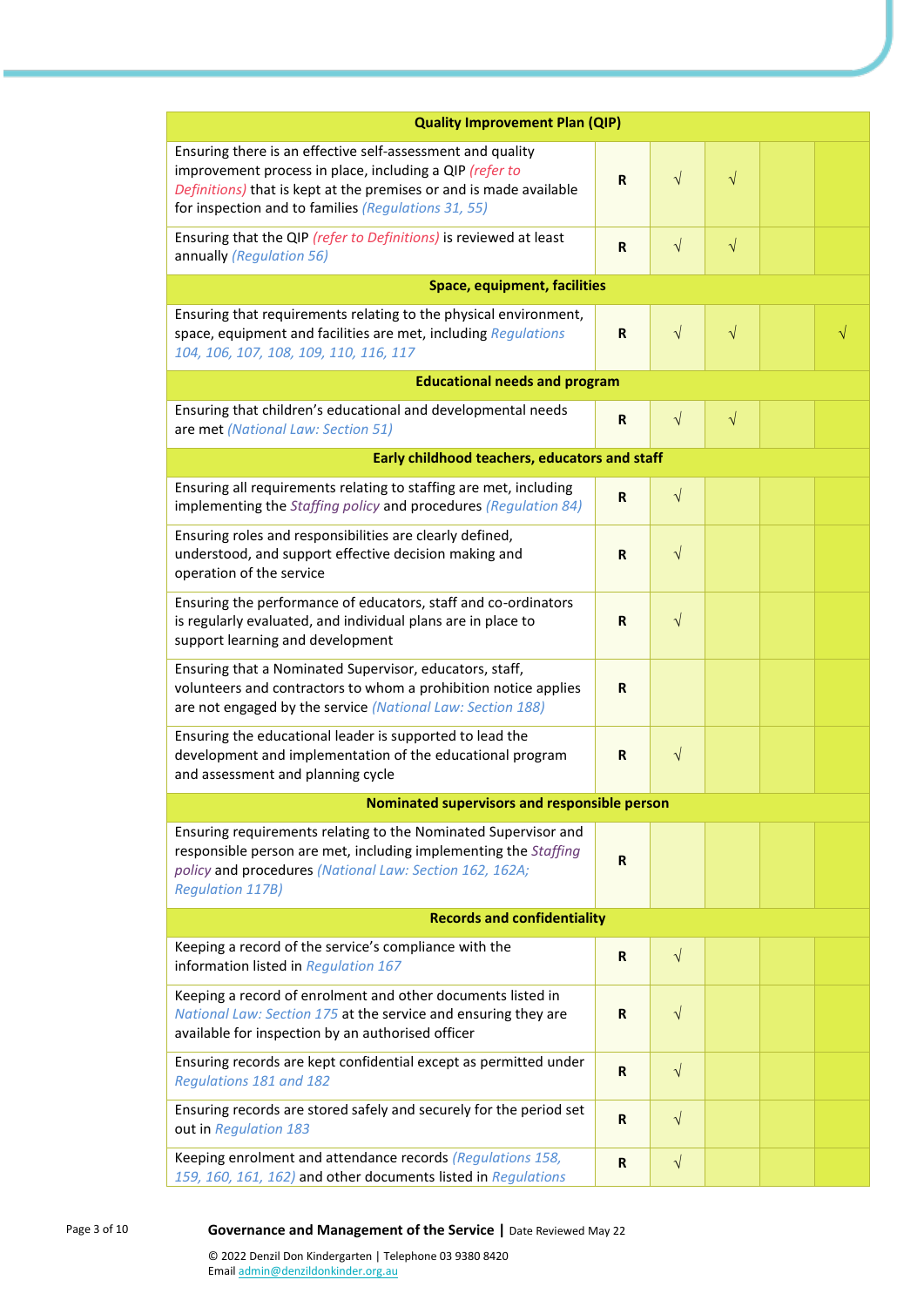*160, 177 and 178*, and ensuring they are accurate and available to families on request *(National Law: section 175).* If a service approval is transferred, the documents must be transferred to the receiving approved provider *(Regulation 184).*



# **BACKGROUND AND LEGISLATION**

#### BACKGROUND

The governance of an organisation is concerned with the systems and processes that ensure the overall direction, effectiveness, supervision and accountability of a service. Approved Providers must ensure that there are effective systems, procedures and processes in place to support the service to operate effectively and ethically, and all legal and regulatory requirements governing the operation of the business are met.

Under the *Education and Care Services National Law Act 2010 and Education and Care Services National Regulations 2011*, early childhood services are required to have policies and procedures in place relating to the governance and management of the service, including confidentiality of records *(refer to Privacy and Confidentiality Policy)*.

#### LEGISLATION AND STANDARDS

Relevant legislation and standards include but are not limited to:

- Associations Incorporation Reform Act 2012 (Vic), as applicable to the service
- Corporations Act 2001, as applicable to the service
- Education and Care Services National Law Act 2010
- Education and Care Services National Regulations 2011
- National Quality Standard, Quality Area 7: Governance and Leadership



#### **DEFINITIONS**

The terms defined in this section relate specifically to this policy. For regularly used terms e.g. Approved Provider, Nominated Supervisor, Notifiable complaints, Serious incidents, Duty of care, etc. refer to the Definitions file of the kindergarten website.

**Actual conflict of interest:** a real conflict between a Committee of Management responsibilities and their private interests.

**Conflict of interest:** an interest that may affect, or may appear reasonably likely to affect, the judgement or conduct of a member (or members) of the Committee of Management/Board or subcommittee, or may impair their independence or loyalty to the service. A conflict of interest can arise from avoiding personal losses as well as gaining personal advantage, whether financial or otherwise, and may not only involve the member of the Committee of Management or subcommittee, but also their relatives, friends or business associates.

**Continuous improvement:** ongoing improvement in the provision of quality education and care services. The National Quality Framework aims to raise quality and drive continuous improvement through the National Quality Standard and quality rating processes. Quality rating encourages continuous improvement and engages the approved provider and their services teams in selfassessment and documenting their performance against the National Quality Standard. Providers of high-quality services regularly monitor and review their performance to guide planning and make improvements.

**Development of professionals:** regular performance review, individual learning and development plans for educators, staff and coordinators. Performance planning and review ensure that the

Page 4 of 10 **Governance and Management of the Service** | Date Reviewed May 22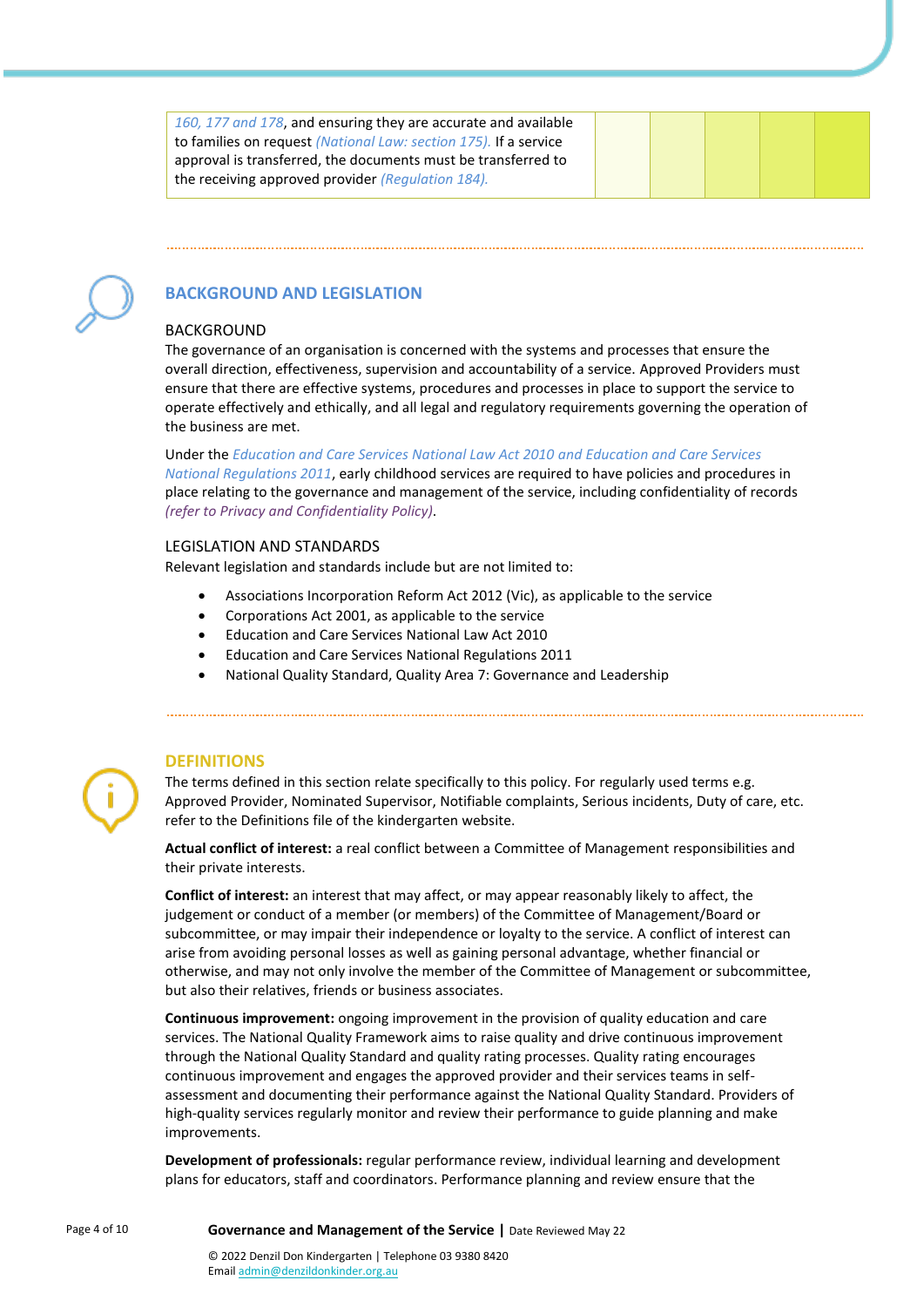knowledge, skills and practices of educators and other staff members are current, and that areas requiring further development are addressed.

**Ethical practice:** the standard of behaviour that the service deems acceptable within the service.

**Fit and proper person:** regulatory authority assessment of whether an approved provider or a person with management or control of a service is a fit and proper person to be involved in the provision of an education and care service.

In determining whether they are a fit and proper person, the regulatory authority will consider:

- the person's history of compliance with any education and care services, children's services or education law, and any decision under one of those laws to refuse, refuse to renew, suspend or cancel a licence, approval, registration or certification issued to the person under that law
- their criminal history, to the extent that it may affect their suitability for the role of provider (including working with children clearance, such as a WWCC, or teacher registration details, jurisdiction dependant)
- whether they are bankrupt or insolvent
- whether they have the financial circumstances to enable them to sustain ongoing operation of a service
- whether they have a medical condition that may cause them to be incapable of being responsible for the service
- whether they have the management capability to operate a service
- actions taken under Commonwealth Family Assistance Law, including sanctions and suspensions.

**Governance:** encompasses authority, accountability, stewardship, leadership, directions and control exercised in the organisation (Australian National Audit Office, 1999).

**Interest:** anything that can have an impact on an individual or a group.

**Management system:** a system to manage organisational risks and enable the effective management and operation of a quality service

**Perceived conflict of interest:** when a third party could form the view that a Committee of Management member's private interests could improperly influence the performance of their duties on the Committee of Management, now or in the future.

**Potential conflict of interest:** when a Committee of Management member has private interests that could conflict with their responsibilities.

**Private interests**: includes not only a Committee of Management member's own personal, professional or business interests, but also those of their relatives, friends or business associates

**Quality Improvement Plan (QIP):** self-assess service performance document. Enables services to assess their delivery of quality education and care and to plan future improvements.

Regulatory authorities consider the service's QIP as part of the quality assessment and rating process. The QIP does not have to be provided in any specific format, but must include:

- 1. an assessment of the quality of service practices against the National Quality Standard and the National Regulations
- 2. identified areas for improvement
- 3. a statement of the service's philosophy

**Service philosophy:** a statement that outlines the purpose and principles under which the service operates. It:

- underpins the decisions, policies and daily practices of the service
- reflects a shared understanding of the role of the service among staff, children, families and the community
- guides educators' pedagogy, planning and practice when delivering the educational program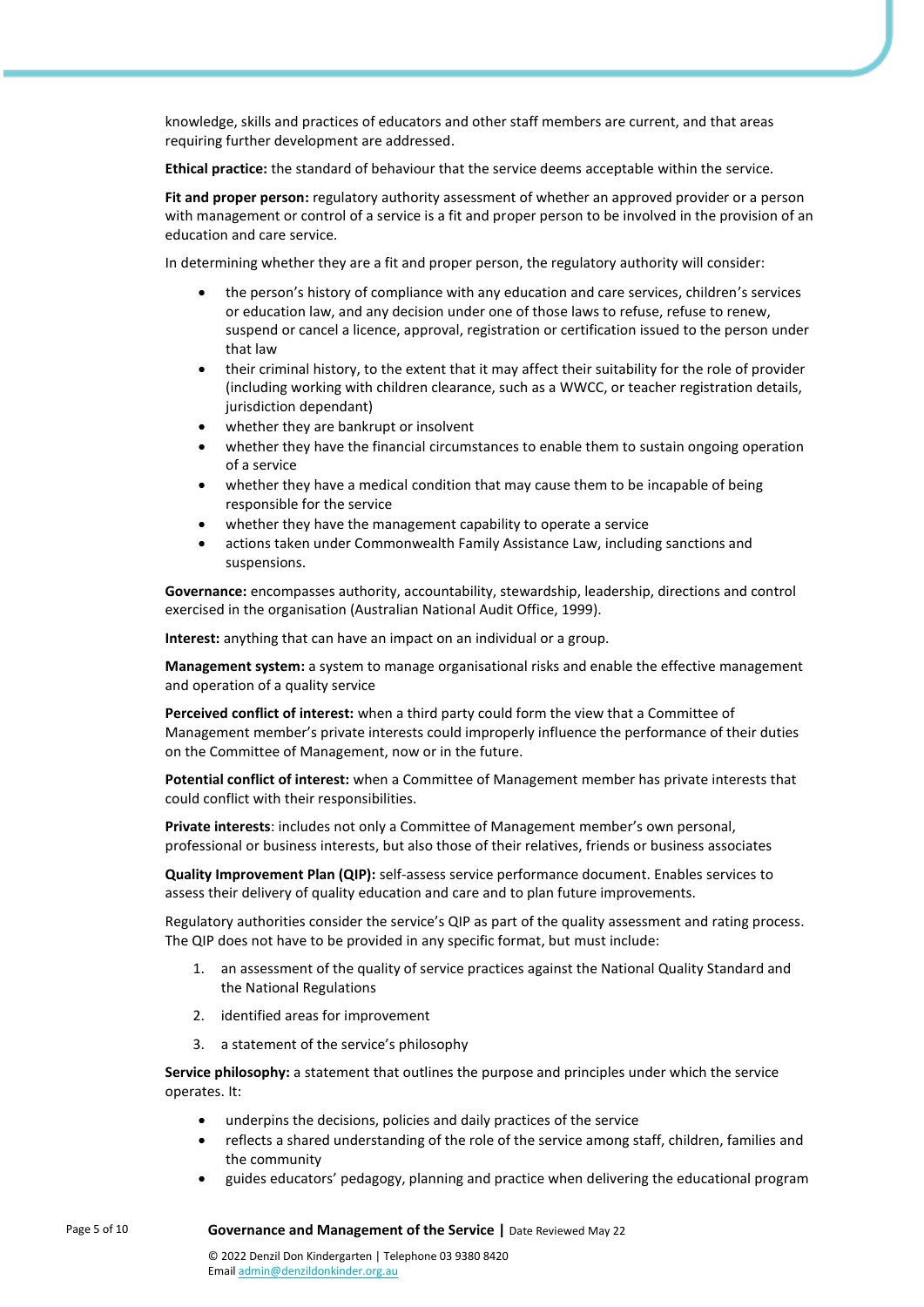• must be included in the QIP.



# **SOURCES AND RELATED POLICIES**

#### SOURCES

- ACECQA Occasional Paper 5: Quality Area 7: Leadership and management in education and care services [acecqa.gov.au/media/25871](https://www.acecqa.gov.au/sites/default/files/2018-02/OccasionalPaper5-LeadershipManagementEducationCareServices.PDF)
- ACECQA Quality Area 7 resource[s https://www.acecqa.gov.au/nqf/national-quality](https://www.acecqa.gov.au/nqf/national-quality-standard/quality-area-7-governance-and-leadership)[standard/quality-area-7-governance-and-leadership](https://www.acecqa.gov.au/nqf/national-quality-standard/quality-area-7-governance-and-leadership)
- Australian Government My business healt[h asbfeo.gov.au/my-business-health/home](https://www.asbfeo.gov.au/my-business-health/home)
- ELAA Early Childhood Management Manual: [https://elaa.org.au/resources/free](https://elaa.org.au/resources/free-resources/eym-governance-support-manual/)[resources/eym-governance-support-manual/](https://elaa.org.au/resources/free-resources/eym-governance-support-manual/)
- ELAA EYM Governance Support Manual: [https://elaa.org.au/resources/free-resources/eym](https://elaa.org.au/resources/free-resources/eym-governance-support-manual/)[governance-support-manual/](https://elaa.org.au/resources/free-resources/eym-governance-support-manual/)
- Justice Connect: <http://www.justiceconnect.org.au/>
- Our Community: [www.ourcommunity.com.au](http://www.ourcommunity.com.au/)

#### RELATED POLICIES

- Code of Conduct Policy
- Complements and Complaints and Grievances Policy
- Enrolment and Orientation
- Privacy and Confidentiality Policy
- **Staffing**

#### **EVALUATION**



To assess whether the values and purposes of the policy have been achieved, the approved provider will:

- regularly seek feedback from everyone affected by the policy regarding its effectiveness
- monitor the implementation, compliance, complaints and incidents in relation to this policy
- keep the policy up to date with current legislation, research, policy and best practice
- revise the policy and procedures as part of the service's policy review cycle, or as required
- notifying all stakeholders affected by this policy at least 14 days before making any significant changes to this policy or its procedures, unless a lesser period is necessary due to risk *(Regulation 172 (2))*.



#### **ATTACHMENTS**

- Attachment 1: Core elements of the governance model
- Attachment 2: Sample Conflict of interest disclosure statement



#### **AUTHORISATION**

This policy was adopted by the approved provider of Denzil Don Kindergarten on 06/05/2022.

**REVIEW DATE:** 06 / MAY / 2024

Page 6 of 10 **Governance and Management of the Service |** Date Reviewed May 22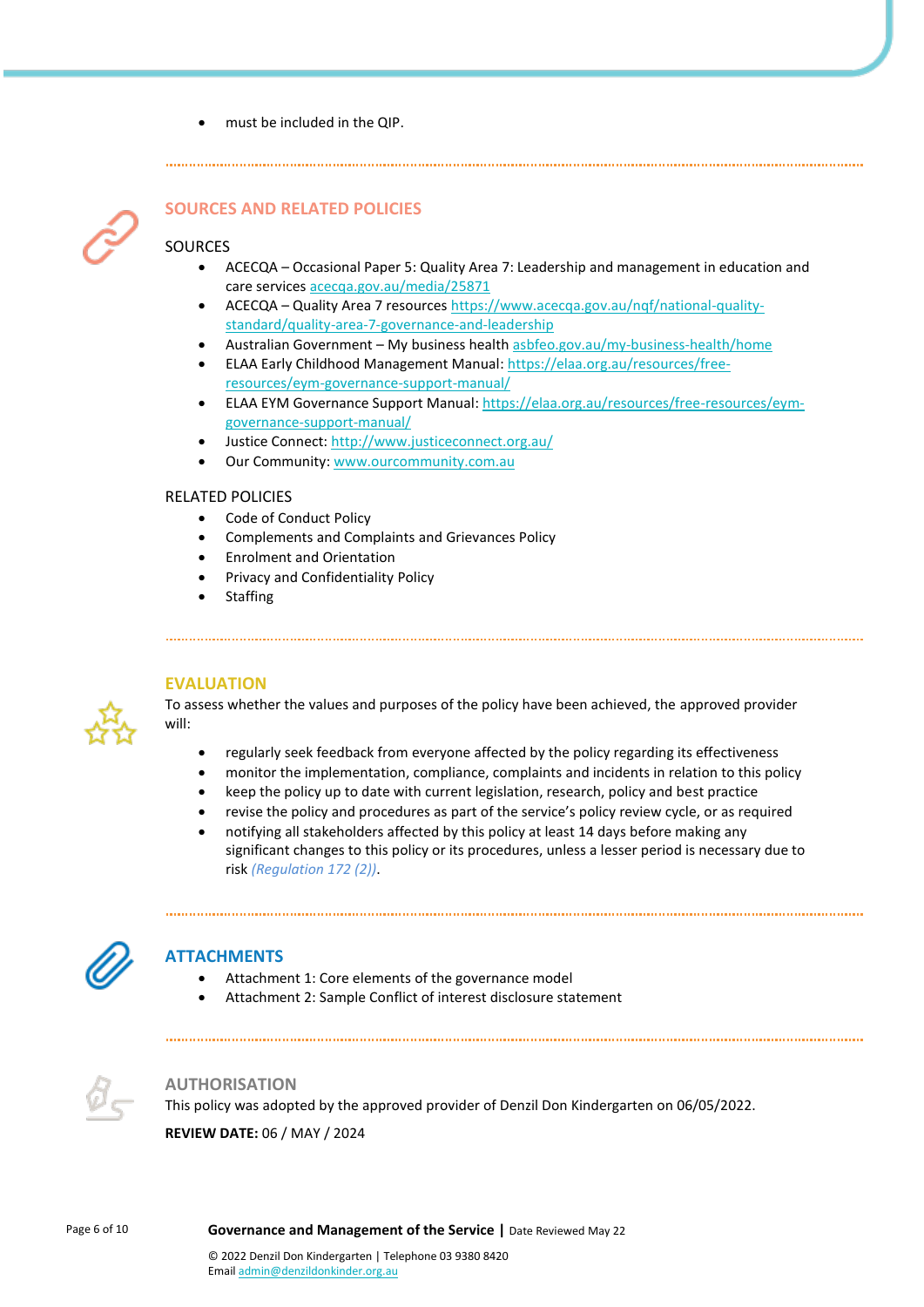## **ATTACHMENT 1. CORE ELEMENTS OF THE GOVERNANCE MODEL**

The following are the core elements of the governance systems at Denzil Don Kindergarten for which a Committee of Management is responsible:

#### Stewardship/custodianship

Ensure:

- the service pursues its stated purpose and remains viable
- budget and financial accountability to enable ongoing viability and make the best use of the service's resources
- the service manages risks appropriately.

#### Leadership, forward planning and guidance

Provide leadership, forward planning and guidance to the service, particularly in relation to developing a strategic culture and directions.

#### Authority, accountability, and control

- Monitor and oversee management including ensuring that good management practices and appropriate checks and balances are in place.
- Be accountable to members of the service.
- Maintain focus, integrity and quality of service.
- Oversee legal functions and responsibilities.
- Declare any actual, potential or perceived conflicts of interest *(refer to Definitions and Attachment 1)*.

#### LEGAL LIABILITIES OF MEMBERS OF THE COMMITTEE OF MANAGEMENT

The Committee of Management at Denzil Don Kindergarten is responsible under the constitution to take all reasonable steps to ensure that the laws and regulations relating to the operation of the service are observed. Members of the Committee of Management are responsible for ensuring that:

- adequate policies and procedures are in place to comply with the legislative and regulatory requirements placed on the service
- appropriate systems are in place to monitor compliance
- reasonable care and skill is exercised in fulfilling their roles as part of the governing body of the service
- they act honestly, and with due care and diligence
- they do not use information they have access to because of their position on the Committee of Management improperly
- they do not use their position on the Committee of Management for personal gain or put individual interests ahead of responsibilities.

#### RESPONSIBILITIES OF THE COMMITTEE OF MANAGEMENT/BOARD

The Committee of Management of Denzil Don Kindergarten is responsible for:

- developing coherent aims and goals that reflect the interests, values and beliefs of the members and staff, and the stated aims of the service, and have a clear and agreed philosophy that guides business decisions and the work of the Committee of Management and staff
- ensuring there is a sound framework of policies and procedures that complies with all legislative and regulatory requirements, and that enables the daily operation of the service to be geared towards the achievement of the service's vision and mission
- establishing clearly defined roles and responsibilities for the members of the Committee of Management, individually and as a collective, management and staff, and clearly articulate the relationship between the Committee of Management, staff and members of the service
- developing ethical standards and a code of conduct *(refer to Code of Conduct Policy)* which guide actions and decisions in a way that is transparent and consistent with the goals, values and beliefs of the service
- undertaking strategic planning and risk assessment regularly and having appropriate risk management strategies in place to manage risks faced by the service
- ensuring that the actions of and decisions made by the Committee of Management are transparent and will help build confidence among members and stakeholders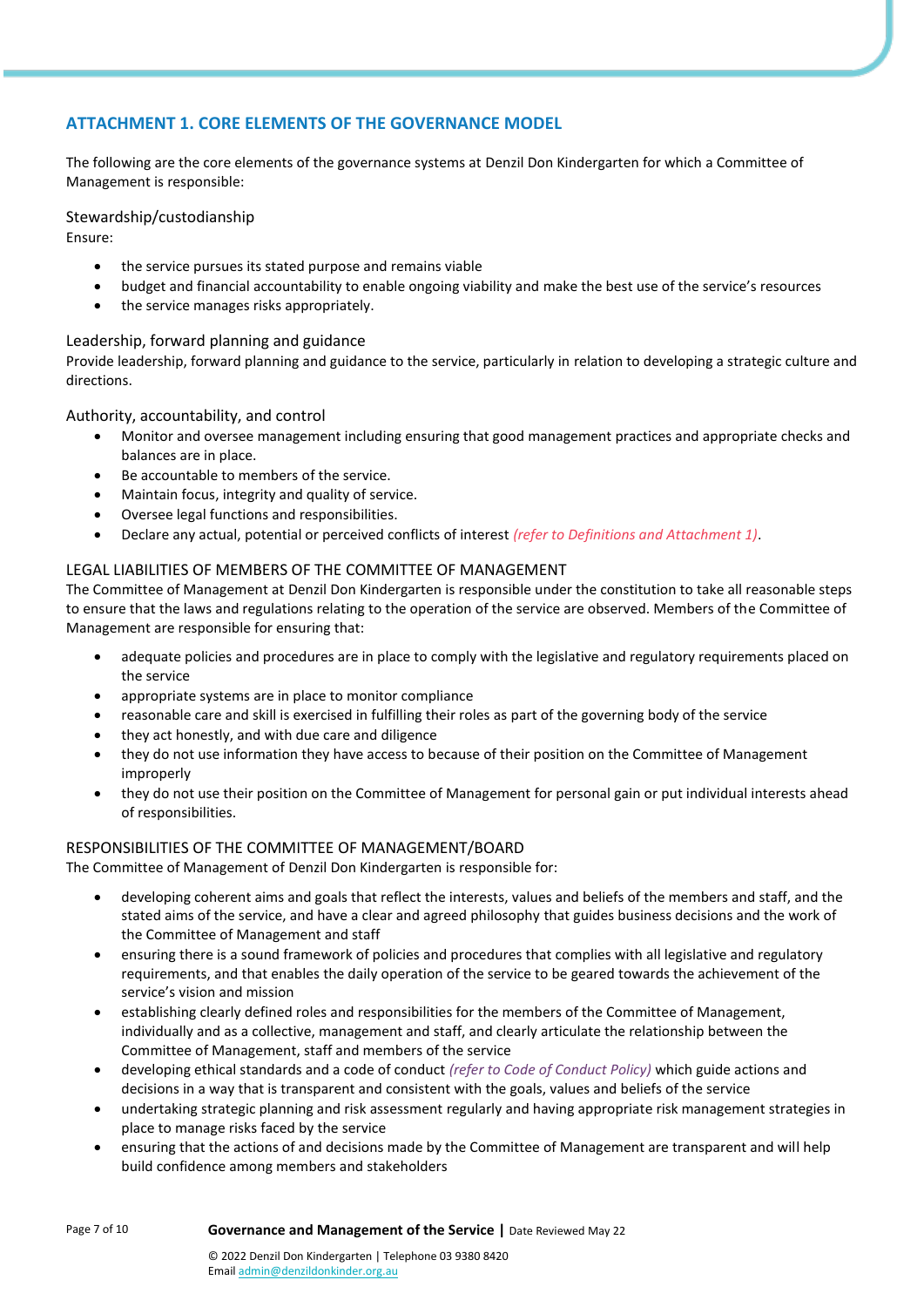- reviewing the service's budget and monitoring financial performance and management to ensure the service is solvent at all times, and has good financial strength
- approving annual financial statements and providing required reports to government
- evaluating and improving the performance of the Committee of Management
- focusing on the strategic directions of the organisation and avoiding involvement in day-to-day operational decisions, particularly where the authority is delegated to senior management staff within the service.

#### CONFIDENTIALITY

All members of the Committee of Management and subcommittees who gain access to confidential, commercially sensitive and other information of a similar nature, whether in the course of their work or otherwise, shall not disclose that information to anyone unless the disclosure of such information is required by law *(refer to Privacy and Confidentiality Policy).*

Members of the Committee of Management and subcommittees shall respect the confidentiality of those documents and deliberations at Committee of Management or subcommittee meetings, and shall not:

- disclose to anyone the confidential information acquired because of their position on the Committee of Management or subcommittee
- use any information so acquired for their personal or financial benefit, or the benefit of any other person

• permit any unauthorised person to inspect, or have access to, any confidential documents or other information. This obligation, placed on a member of the Committee of Management or subcommittee, shall continue even after the individual has completed their term and is no longer on the Committee of Management or subcommittee.

The obligation to maintain confidentiality also applies to any person who is invited to any meetings of the Committee of Management/Board or subcommittee as an observer or in any other capacity.

#### ETHICAL PRACTICE

The following principles will provide the ethical framework to guide the delivery of services at Denzil Don Kindergarten:

- treating colleagues, parents/guardians, children, suppliers, public and other stakeholders respectfully and professionally at all times
- dealing courteously with those who hold differing opinions
- respecting cultural differences and diversity within the service, and making every effort to encourage and include all children and families in the community
- having an open and transparent relationship with government, supporters and other funders
- operating with honesty and integrity in all work
- being open and transparent in making decisions and undertaking activities, and if that is not possible, explaining why
- working to the standards set under the *National Quality Framework* and all applicable legislation as a minimum, and striving to continually improve the quality of the services delivered to the community
- disclosing conflicts of interest as soon as they arise and effectively managing them *(refer to Attachment 1)*
- recognising the support and operational contributions of others in an appropriate manner
- assessing and minimising the adverse impacts of decisions and activities on the natural environment.

#### MANAGING CONFLICTS OF INTEREST

Conflicts of interest, whether actual, potential or perceived *(refer to Definitions)*, must be declared by all members of the Committee of Management or subcommittee, and managed effectively to ensure integrity and transparency *(refer to Attachment 1)*.

Every member of the Committee of Management or subcommittee has a continuing responsibility to scrutinise their transactions, external business interests and relationships for potential conflicts and to make such disclosures promptly as they arise.

The following process will be followed to manage any conflicts of interest:

- whenever there is a conflict of interest, as defined in this policy, the member concerned must notify the President of such conflict, as soon as possible after identifying the conflict
- the member who is conflicted must not be present during the meeting of the Committee of Management or subcommittee where the matter is being discussed, or participate in any decisions made on that matter. The member concerned must provide the committee with any relevant information they possess on the particular matter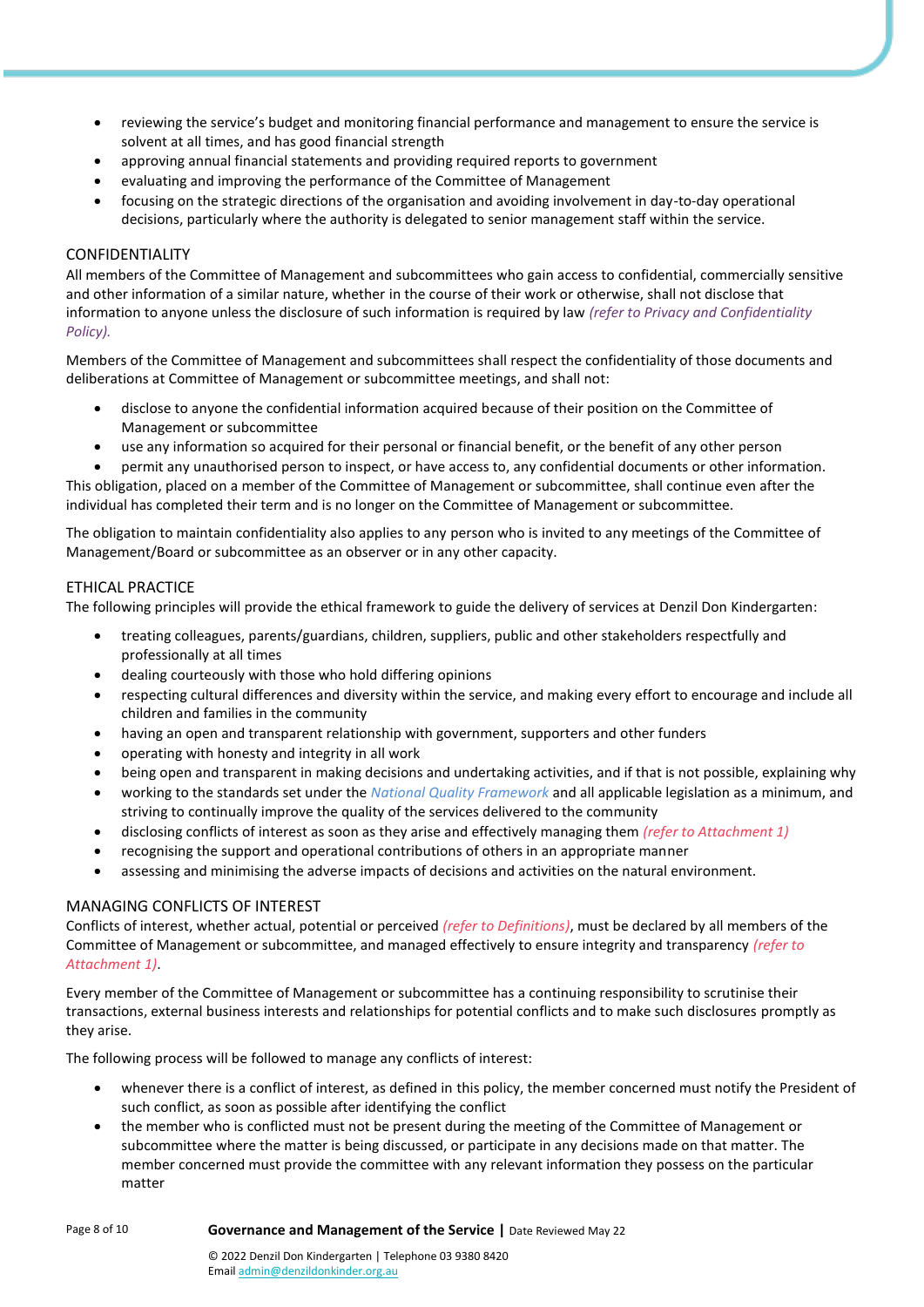• the minutes of the meeting must reflect that the conflict of interest was disclosed and appropriate processes were followed to manage the conflict.

A conflict of interest disclosure statement *(refer to Attachment 2)* must be completed by each member of the Committee of Management and subcommittee upon his or her appointment and annually thereafter. If the information in this statement changes during the year, the member shall disclose the change to the President, and revise the disclosure statement accordingly.

All violations of the requirement to disclose and manage conflicts shall be dealt with in accordance with the constitution of Denzil Don Kindergarten.